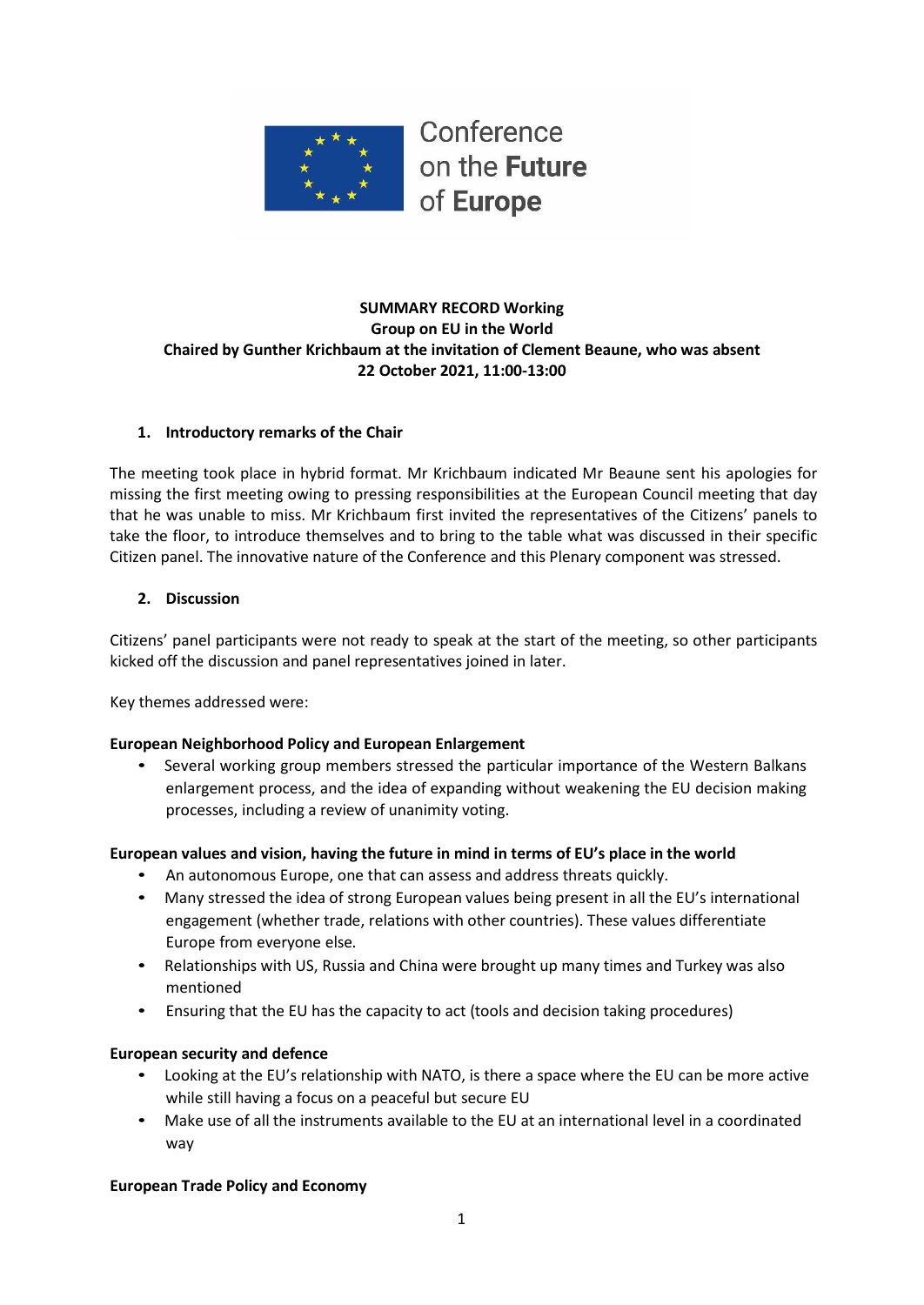

- Concept of EU being able to impact change through trade and regulation while also ensuring the EU is a desirable place for companies to do business
- Asserting itself among big players like China and the US

Citizen and non-citizen members of the Working Group also brought up other issues, with several speakers elaborating on the need to increase participation in European elections and to involve citizens better in the period between the elections. The importance of better communication and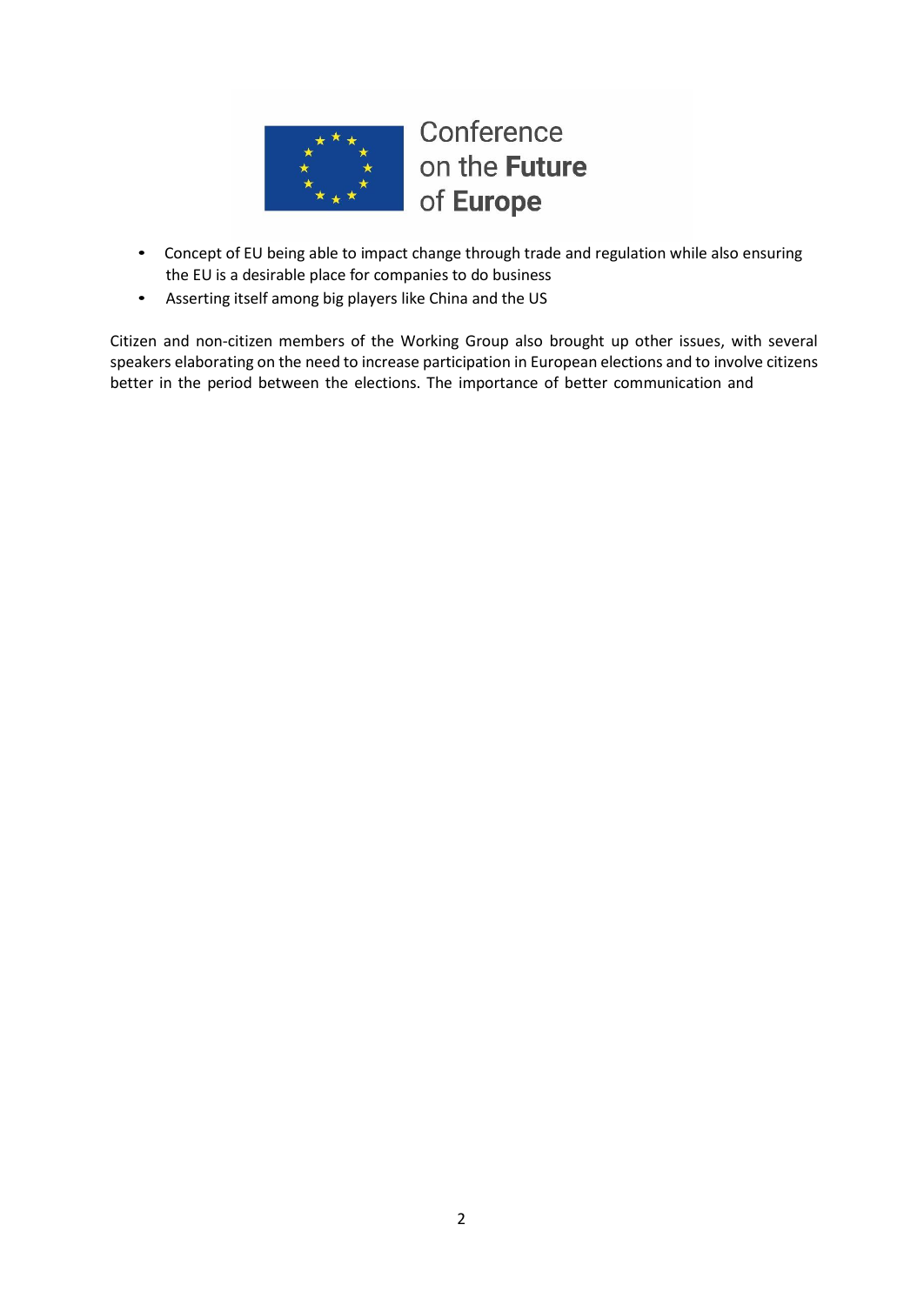

education on democracy was raised, as well as the need to ensure transparency in EU the decisionmaking process.

## **3. Concluding remarks of the Chair**

The Chair acknowledged that there was a push from all members of the Working Group to solidify the structure of discussions. In future meetings, it will be critical to define the key blocks/topics, which could be discussed one by one, each starting with a citizen representative from the citizens' panel. He also supported other members in wanting to ensure something useful and specific is brought to Plenary from this working group. Panel and Platform reports would be a good source of this structure along with this meeting's reflections. The chair noted that he was a last minute replacement forthe permanent chair, Mr Beaune, and that Mr Beaune would be informed of the insight from this meeting in order to ensure future meetings deliver what is expected.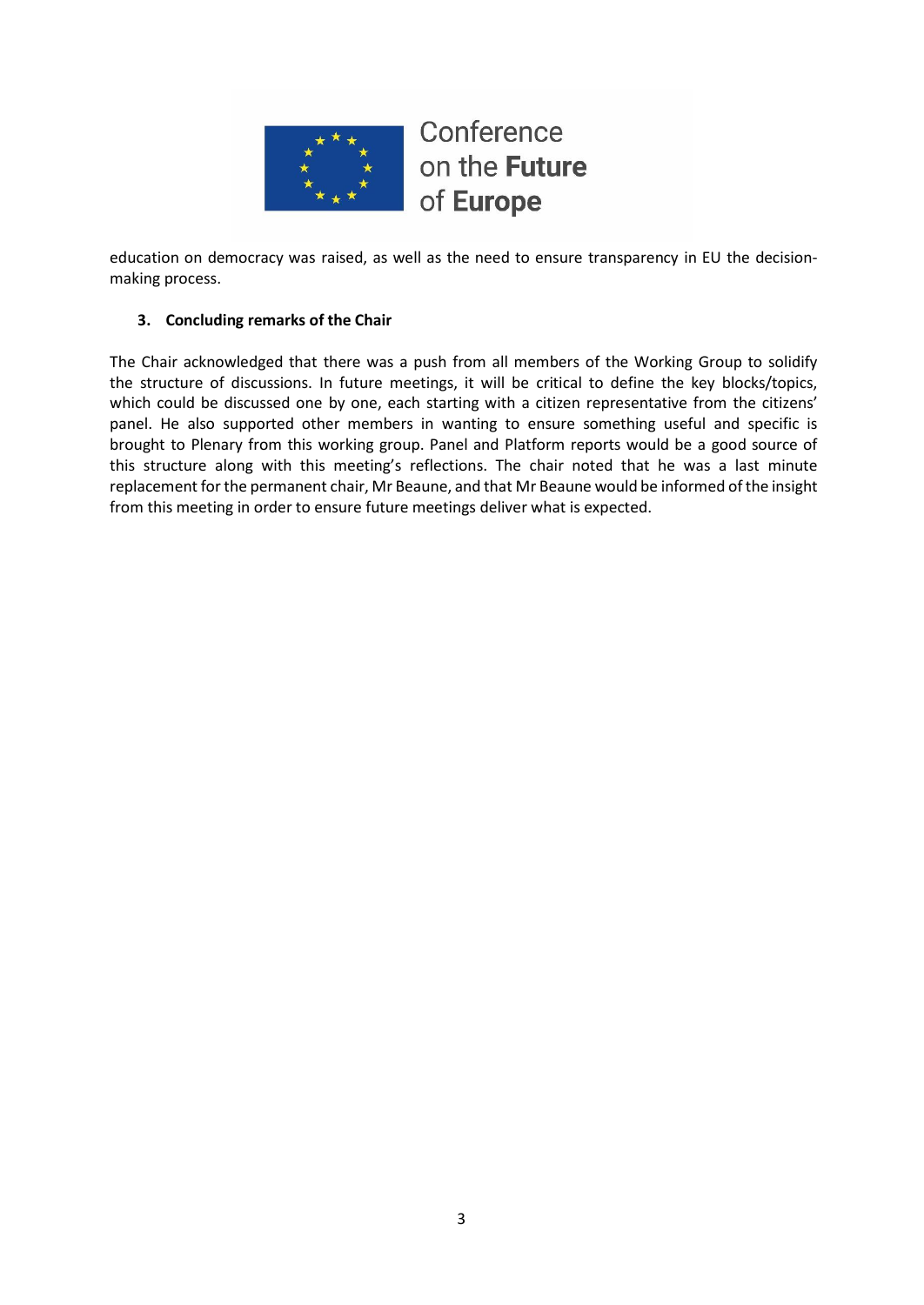## **ANN EX II. List of member s of the Working Group on EU i n the World**

CHAIR: Clément BEAU<mark>NE (Hans DAHLGREN</mark> as **of 1.1 202**2)

| Dr.   | Francisco      | <b>ALDECOA</b>      | of <b>Europe</b> | National citizens panels/events               |
|-------|----------------|---------------------|------------------|-----------------------------------------------|
| Ms    | Concepción     | ANDREAU RODRIGUEZ   |                  | Committee or the Regions                      |
| Mr    | Olivier        | <b>BALDAUFF</b>     |                  | Council                                       |
| Mr    | Clément        | <b>BEAUNE</b>       |                  | Council                                       |
| Ms    | Simone         | <b>BEISSEL</b>      |                  | <b>National Parliaments</b>                   |
| Ms    | Rozalia-Ibolya | <b>BIRO</b>         |                  | <b>National Parliaments</b>                   |
| Mr    | Séamus         | <b>BOLAND</b>       |                  | <b>European Economic and Social Committee</b> |
| Mr    | Josep          | <b>BORRELL</b>      |                  | <b>European Commission/EEAS</b>               |
| Mr    | Mansef         | <b>CAMPOS</b>       |                  | European citizens panels                      |
| Mr    | Fabio Massimo  | CASTALDO            |                  | <b>European Parliament</b>                    |
| Mr    | Włodzimierz    | <b>CIMOSZEWICZ</b>  |                  | <b>European Parliament</b>                    |
| Ms    | Deirdre        | <b>CLUNE</b>        |                  | <b>European Parliament</b>                    |
| Mr    | Péter          | <b>CSAKAI-SZOKE</b> |                  | European citizens panels                      |
| Mr    | Hans           | <b>DAHLGREN</b>     |                  | Council                                       |
| Mr    | Benedetto      | DELLA VEDOVA        |                  | Council                                       |
| Ms    | Verena         | <b>DUNST</b>        |                  | Local/Regional representative                 |
| Mr    | Christian      | <b>FEUSTEL</b>      |                  | <b>Social Partners</b>                        |
| Mr    | Carlo          | <b>FIDANZA</b>      |                  | <b>European Parliament</b>                    |
| Mr    | Domagoj        | <b>HAJDUKOVIĆ</b>   |                  | <b>National Parliaments</b>                   |
| Ms    | Stephanie      | <b>HARTUNG</b>      |                  | National citizens panels/events               |
| Ms    | Danuta         | <b>HÜBNER</b>       |                  | <b>European Parliament</b>                    |
| Ms    | Gisèle         | <b>JOURDA</b>       |                  | <b>National Parliaments</b>                   |
| Mr    | Eric           | <b>JULIEN</b>       |                  | European citizens panels                      |
| Ms    | Roelien        | <b>KAMMINGA</b>     |                  | <b>National Parliaments</b>                   |
| Mr    | Bogdan         | <b>KLICH</b>        |                  | <b>National Parliaments</b>                   |
| Mr    | Rihards        | <b>KOLS</b>         |                  | <b>National Parliaments</b>                   |
| Mr    | Gunther        | <b>KRICHBAUM</b>    |                  | <b>National Parliaments</b>                   |
| Mr    | Andrius        | <b>KUBILIUS</b>     |                  | <b>European Parliament</b>                    |
| Mr    | Ilhan          | <b>KYUCHYUK</b>     |                  | <b>European Parliament</b>                    |
| Ms    | Hélène         | <b>LAPORTE</b>      |                  | <b>European Parliament</b>                    |
| Mr    | Jaak           | <b>MADISON</b>      |                  | <b>European Parliament</b>                    |
| Mr    | Costas         | <b>MAVRIDES</b>     |                  | <b>European Parliament</b>                    |
| Ms    | Klaudia        | <b>MAZUR</b>        |                  | European citizens panels                      |
| Ms    | Dajana         | <b>MILINKOVIC</b>   |                  | European citizens panels                      |
| Mr    | Ruairí         | Ó Murchú            |                  | <b>National Parliaments</b>                   |
| Mr    | Ali            | <b>OUACH</b>        |                  | European citizens panels                      |
| Mr    | Jouni          | <b>OVASKA</b>       |                  | <b>National Parliaments</b>                   |
| Prof. | George         | <b>PAGOULATOS</b>   |                  | National citizens panels/events               |
| Ms    | Georgia        | <b>PARPOSZ</b>      |                  | European citizens panels                      |
| Ms    | Inês           | PASCOAL DA SILVA    |                  | European citizens panels                      |
| Mr    | Tonino         | PICULA              |                  | <b>European Parliament</b>                    |
| Mr    | <b>Nik</b>     | PREBIL              |                  | <b>National Parliaments</b>                   |
| Mr    | Kornelios      | S. KORNELIOU        |                  | Council                                       |
| Mr    | Pavel          | <b>SKULIL</b>       |                  | European citizens panels                      |